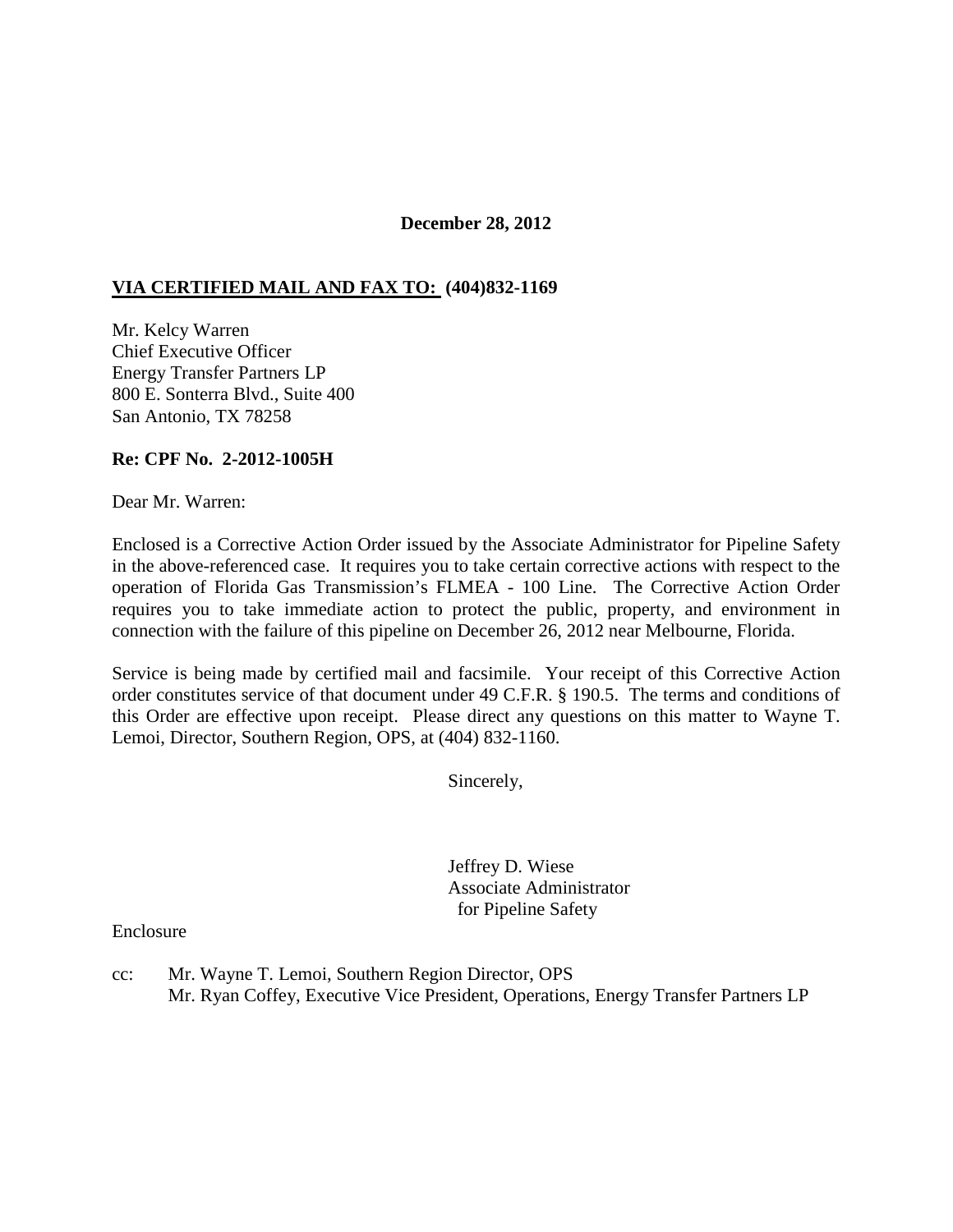# **U.S. DEPARTMENT OF TRANSPORTATION PIPELINE AND HAZARDOUS MATERIALS SAFETY ADMINISTRATION OFFICE OF PIPELINE SAFETY WASHINGTON, D.C. 20590**

 **) )** 

**In the Matter of )** 

 **)**  Florida Gas Transmission Company, LLC, <br> **CPF No. 2-2012-1005H** 

 **)** 

**\_\_\_\_\_\_\_\_\_\_\_\_\_\_\_\_\_\_\_\_\_\_\_\_\_\_\_\_\_\_\_\_\_\_\_\_\_\_\_\_\_\_ )** 

**\_\_\_\_\_\_\_\_\_\_\_\_\_\_\_\_\_\_\_\_\_\_\_\_\_\_\_\_\_\_\_\_\_\_\_\_\_\_\_\_\_\_** 

**Respondent )** 

# **CORRECTIVE ACTION ORDER**

# **Purpose and Background**

This Corrective Action Order is being issued, under authority of 49 U.S.C. § 60112, to require Florida Gas Transmission Company, LLC ("Respondent" or "FGT"), to take the necessary corrective actions to protect the public, property, and the environment from potential hazards associated with a failure involving FGT's FLMEA - 100 Line.

On December 26, 2012, a failure occurred on Respondent's 20-inch line approximately 1.5 miles west of Melbourne, Florida, and 1.2 miles upstream of FGT's Compressor Station 19, resulting in the release of natural gas. The cause of the failure has not yet been determined.

Pursuant to 49 U.S.C. § 60117, the Pipeline and Hazardous Materials Safety Administration (PHMSA), Office of Pipeline Safety, Southern Region initiated an investigation of the incident. The preliminary findings of the investigation are as follows:

- 1. The "Affected Pipeline" means approximately 98.4 miles of FGT's FLMEA 100 line from FGT's main line valve MLV 18-1 at Kissimmee Junction (Mile Post 683.3) through FGT's Compressor Station 19 (Mile Post 734.5) near Melbourne, FL, to FGT's Compressor Station 20 (Mile Post 781.7) near Fort Pierce, FL. The "Affected Pipeline" generally runs southerly and passes through portions of Orange, Osceola, Brevard, Indian River, and St. Lucie Counties, Florida.
- 2. The "Isolated Segment" means the 14.2-mile section of FGT's FLMEA 100 line from main line valve MLV 18-3 to main line valve MLV 18-4. The "Isolated Segment" is the portion of the "Affected Pipeline" that was shut-in after the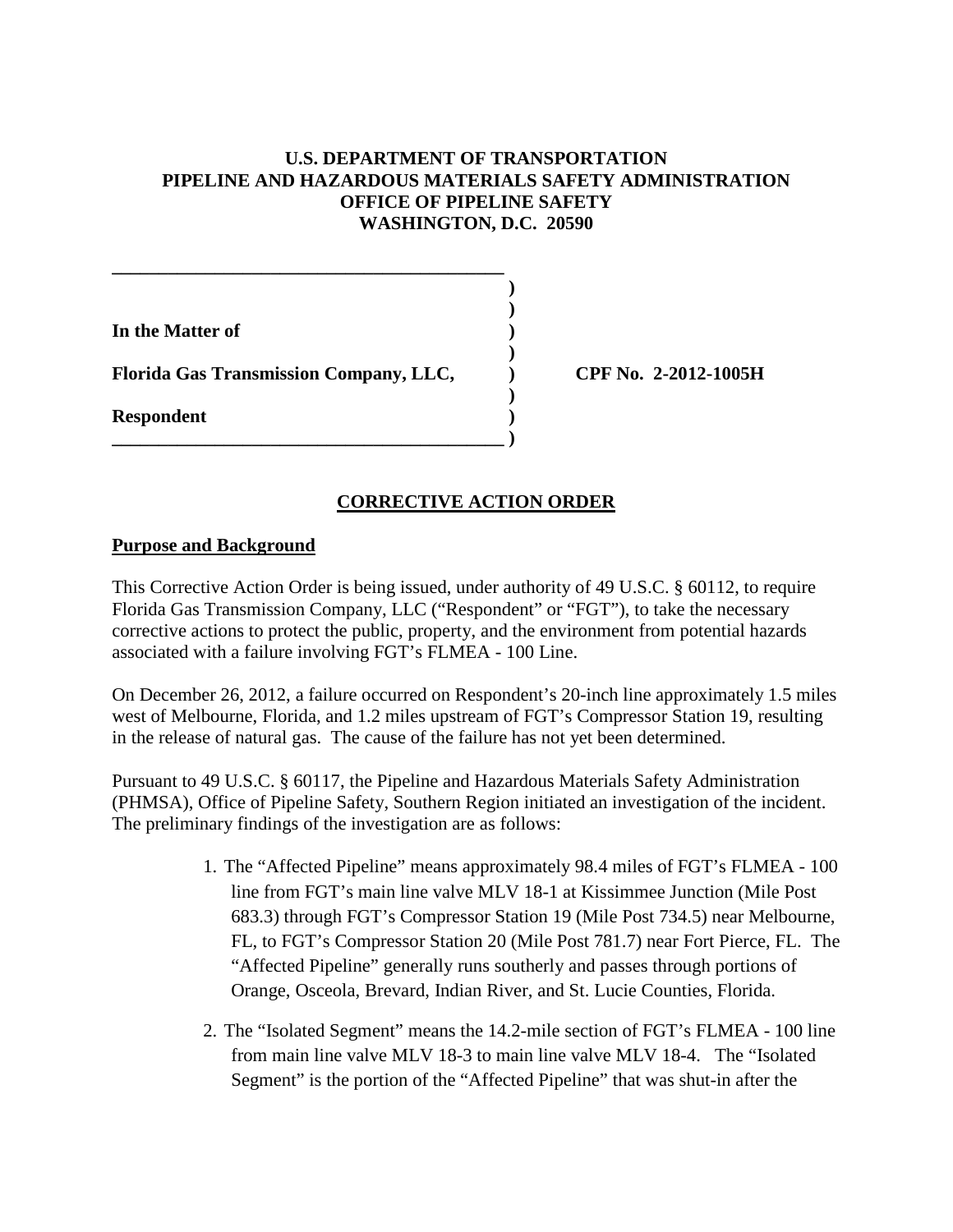incident and that must remain shut-in pending an approved restart plan in accordance with Items 2 and 3.

3. The "Director" means the Director, Office of Pipeline Safety, Pipeline and Hazardous Materials Safety Administration (PHMSA) Southern Region. His address is 233 Peachtree Street, Suite 600, Atlanta, GA 30303.

# **Preliminary Findings**

- At approximately 5:55 am EST on December 26, 2012, a rupture occurred on Respondent's FLMEA - 100 Line, resulting in a reported release of an undetermined volume of natural gas.
- Specifically, the failure occurred on Respondent's FLMEA 100 Line at Mile Post 733.2 approximately 1.5 miles west of Melbourne, Florida, and 1.2 miles upstream of FGT's Compressor Station 19.
- FGT operates a 5,370 mile natural gas pipeline system that originates in Texas and delivers natural gas to consumers in the Southeast.
- The pipeline system includes an approximately 98.4 miles segment of FGT's FLMEA 100 line from FGT's MLV 18-1 at Kissimmee Junction (Mile Post 683.3) through FGT's Compressor Station 19 (Mile Post 734.5) near Melbourne, FL, to FGT's Compressor Station 20 (Mile Post 781.7) near Fort Pierce, FL. The pipeline segment is a 20-inch line. It generally runs southerly and passes through portions of Orange, Osceola, Brevard, Indian River, and St. Lucie Counties, Florida. FGT's FLMEA system in the section where the failure occurred also included a parallel line 300; at other points on the FLMEA system there may be other parallel pipelines.
- The failure resulted in the ejection of an approximately 20-ft section of 20-inch pipe which landed on the multi-pipeline right-of-way (ROW) approximately 15-feet from the failure location.
- Beginning at Kissimmee Junction approximately 14 miles south of Orlando, the pipeline's ROW passes through rural areas where it parallels US-192 until Compressor Station 19 near Melbourne. Downstream of Compressor Station 19, the pipeline ROW parallels Interstate 95 to Compressor Station 20 near Fort Pierce. The ROW downstream of Compressor Station 19 runs through more populated areas inside the Melbourne City limits; and transitions to rural areas outside of the Melbourne City limits. The failure site is located in a rural pasture area, approximately 1.2 miles upstream of Compressor Station 19 near Melbourne.
- There were no injuries, evacuations or ignition. FGT reported the incident to the National Response Center on December 26, 2012 (NRC Report No. 1034170).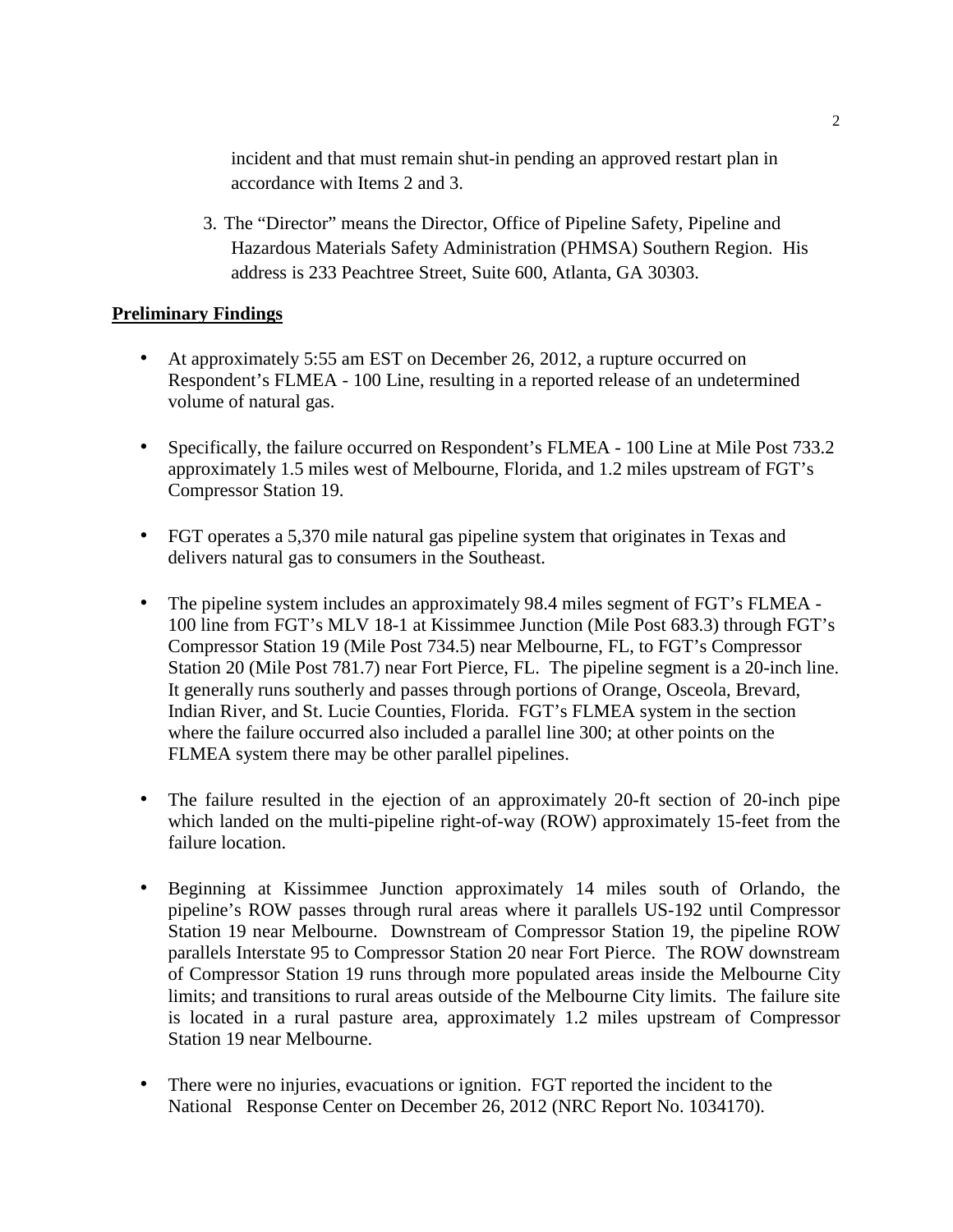- There were no injuries, evacuations or ignition. FGT reported the incident to the National Response Center on December 26, 2012 (NRC Report No. 1034170).
- Following the December 26, 2012 failure, Respondent manually closed the main line valves (MLV 18-3) upstream of the failure site and (MLV 18-4) downstream of the failure site shutting-in the pipeline segment. No compressor stations were shut down because this is a multi-line system and the compressors were needed to continue gas supply in the other parallel pipelines.
- At the time of the incident, the estimated failure site operating pressure of the FLMEA 100 Line was 927 psig. The reported maximum allowable operating pressure (MAOP) of this line segment is 936 psig.
- The FLMEA 100 Line is currently shut-in between MLV 18-3 and MLV 18-4 and has not been returned to service. When it is returned to service the pressure will not exceed 741 psig.
- The FLMEA 100 Line between Kissimmee Junction and Compressor Station 20 was constructed of 20-inch OD x 0.250-inch w.t., x-52 low frequency electric resistance welded (LF ERW) pipe manufactured by Youngstown Sheet and Tube in 1959. The protective coating in the immediate area of the failure is field applied tape.
- The pipe has not yet been visually examined because groundwater has filled the hole caused by the failure. Therefore, the hole must be de-watered before it can be entered.
- On February 28, 2012, Respondent inspected the pipeline from MLV 18-1 to Compressor Station 19 using a combination Hi-Resolution Magnetic Flux Leakage (MFL) and Caliper in-line inspection (ILI) tool. A Close Interval Survey on the pipeline from MLV 18-1 to Compressor Station 20 was performed in 2011.
- The FLMEA 100 Line was hydrostatically tested from MLV 18-3 to Compressor Station 19 on April 6, 2000 at a minimum pressure of 1,235 psig for 8 hours.
- The cause of the failure is unknown and the investigation is ongoing.

## **Determination of Necessity for Corrective Action Order and Right to Hearing**

Section 60112 of Title 49, United States Code, provides for the issuance of a Corrective Action Order, after reasonable notice and the opportunity for a hearing, requiring corrective action, which may include the suspended or restricted use of a pipeline facility, physical inspection, testing, repair, replacement, or other action as appropriate. The basis for making the determination that a pipeline facility is hazardous, requiring corrective action, is set forth both in the above referenced statute and 49 C.F.R. §190.233, a copy of which is enclosed.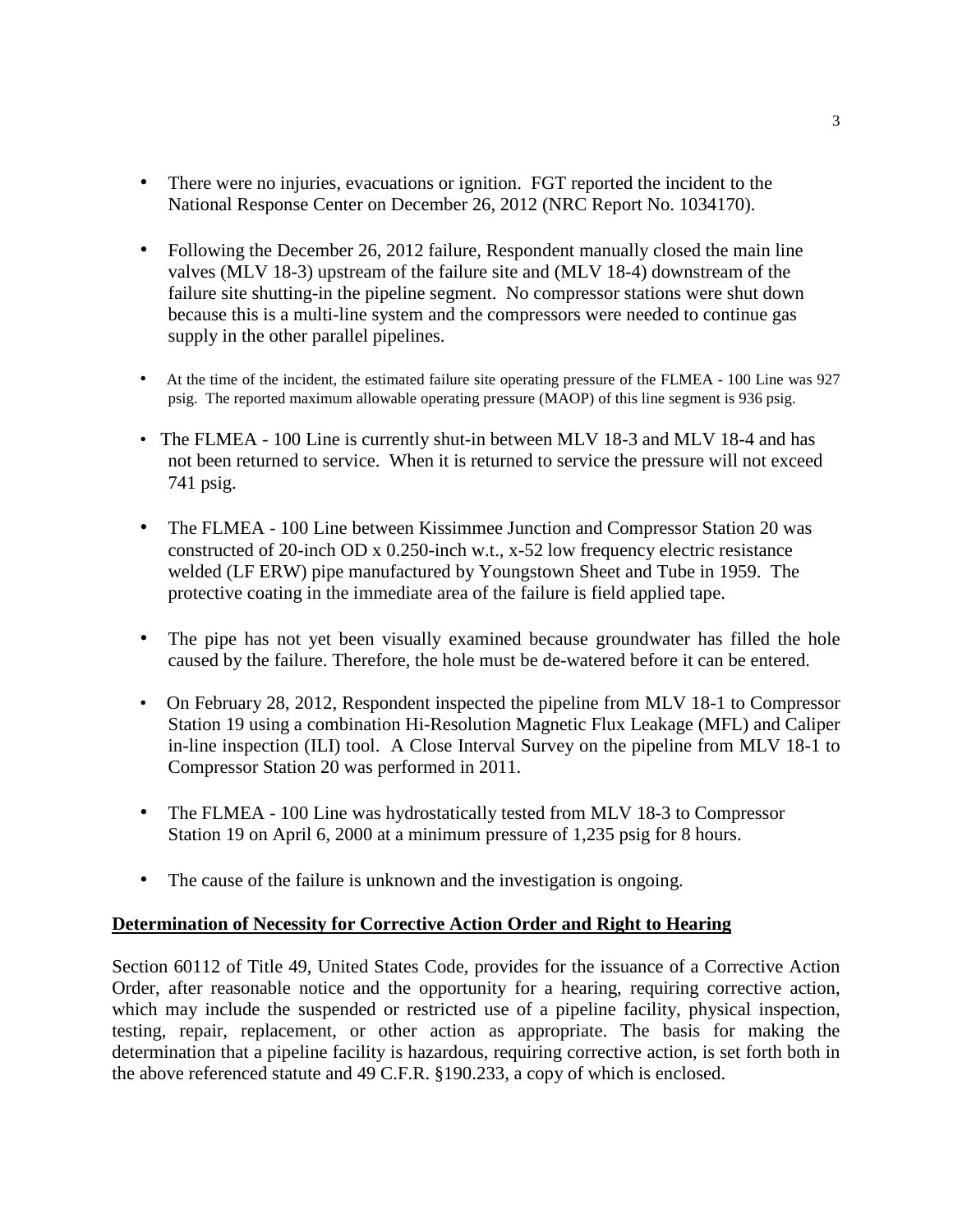Section 60112, and the regulations promulgated thereunder, provide for the issuance of a Corrective Action Order without prior opportunity for notice and hearing upon a finding that failure to issue the Order expeditiously will result in likely serious harm to life, property or the environment. In such cases, an opportunity for a hearing will be provided as soon as practicable after the issuance of the Order.

After evaluating the foregoing preliminary findings of fact, I find that the continued operation of Respondent's FLMEA - 100 line from FGT's main line valve MLV 18-1 at Kissimmee Junction (Mile Post 683.3) through FGT's Compressor Station 19 (Mile Post 734.5) near Melbourne, FL, to FGT's Compressor Station 20 (Mile Post 781.7) near Fort Pierce, FL without corrective measures would be hazardous to life, property and the environment. Additionally, after considering the age of the pipe, circumstances surrounding this failure, the proximity of the pipeline to populated areas and public roadways the hazardous nature of the product the pipeline transports, the pressure required for transporting the material, the uncertainties as to the cause of the failure, and the ongoing investigation to determine the cause of the failure, I find that a failure to issue this Order expeditiously to require immediate corrective action would result in likely serious harm to life, property, and the environment.

Accordingly, this Corrective Action Order mandating immediate corrective action is issued without prior notice and opportunity for a hearing. The terms and conditions of this Order are effective upon receipt.

Within 10 days of receipt of this Order, Respondent may request a hearing, to be held as soon as practicable, by notifying the Associate Administrator for Pipeline Safety in writing, delivered personally, by mail or by telecopy at (202) 366-4566. The hearing will be held in Atlanta, Georgia or Washington, D.C. on a date that is mutually convenient to PHMSA and Respondent.

After receiving and analyzing additional data in the course of this investigation, PHMSA may identify other corrective measures that need to be taken. Florida Gas Transmission Company, LLC will be notified of any additional measures required and amendment of this Order will be considered. To the extent consistent with safety, Respondent will be afforded notice and an opportunity for a hearing prior to the imposition of any additional corrective measures.

## **Required Corrective Action**

Pursuant to 49 U.S.C. § 60112, I hereby order Florida Gas Transmission Company, LLC to immediately take the following corrective actions:

- 1. FGT must not operate the Isolated Segment until authorized to do so by the Director.
- 2. Prior to resuming operation of the Isolated Segment, FGT must develop and submit a written return-to-service plan for prior approval to the Director. The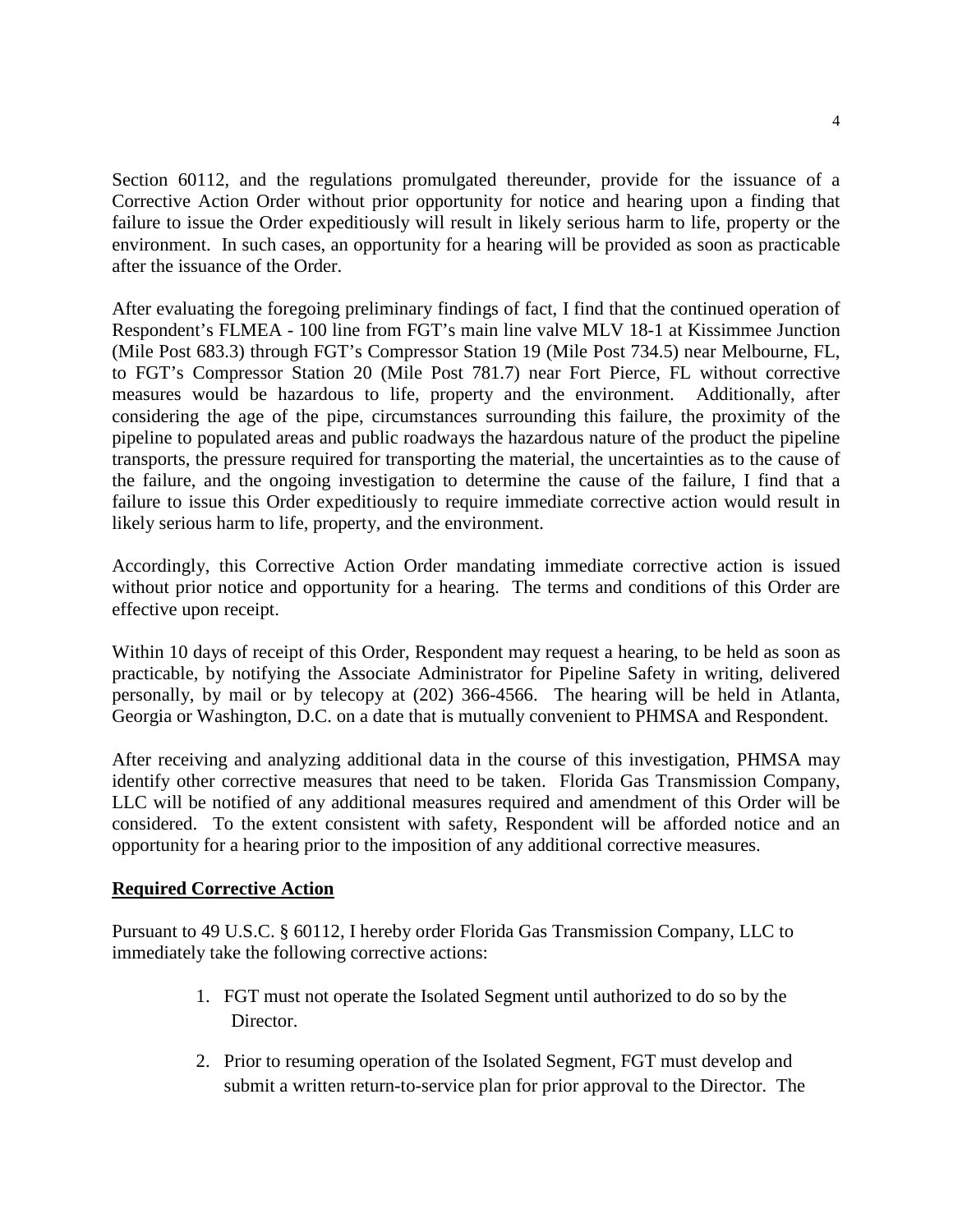return-to-service plan must include actions to confirm the integrity of the Isolated Segment. The return-to-service plan must also address incremental pressure increases and the patrolling of the Isolated Segment following each pressure increment. The return-to-service plan should specify a day-light restart and include advance communications with local emergency response officials.

- 3. After receiving authorization from the Director to restart the Isolated Segment, the pressure must not exceed 741 psig along the Isolated Segment and the Affected Pipeline. This pressure restriction will remain in effect until written approval to increase the pressure or return the pipeline to its pre-failure operating pressure is obtained from the Director pursuant to Items 15 or 16.
- 4. The operating pressure along the Affected Pipeline must not exceed eighty percent (80%) of the actual operating pressure in effect immediately prior to the December 26, 2012 failure. FGT must reduce and maintain a 20% pressure reduction in the operating pressure along the entire length of the Affected Pipeline. This pressure restriction is to remain in effect until written approval to increase the pressure or return the pipeline to its pre-failure operating pressure is obtained from the Director pursuant to Items 15 or 16. By January 7, 2013, FGT must provide the Director a listing of the actual operating pressures at Kissimmee Junction and at Compressor Stations 18 and 19 on the FLMEA – 100 Line at the time of the failure and the intended reduced discharge pressure settings at these same locations (or other locations) to comply with the pressure restriction.
- 5. Within 15 days following receipt of this Order, FGT must submit a report to the Director identifying sections of the Affected Pipeline where any buildings intended for human occupancy are within the Potential Impact Radius (as defined in 49 C.F.R. § 192.903), all road and railway crossings, all High Consequence Areas (as defined in 49 C.F.R. § 192.903), and all Class 2, 3 and 4 locations.
- 6. Within 30 days of receipt of this Order, FGT must perform an aerial instrument or ground instrumented leakage survey of the Affected Pipeline. FGT must investigate all leak indications and remedy all leaks discovered. FGT must submit documentation of this survey to the Director within 45 days of receipt of this Order.
- 7. Within 45 days of receipt of this Order, FGT must complete mechanical and metallurgical testing and failure analysis of the failed pipe, including analysis of soil samples and any foreign materials. Complete the testing and analysis as follows: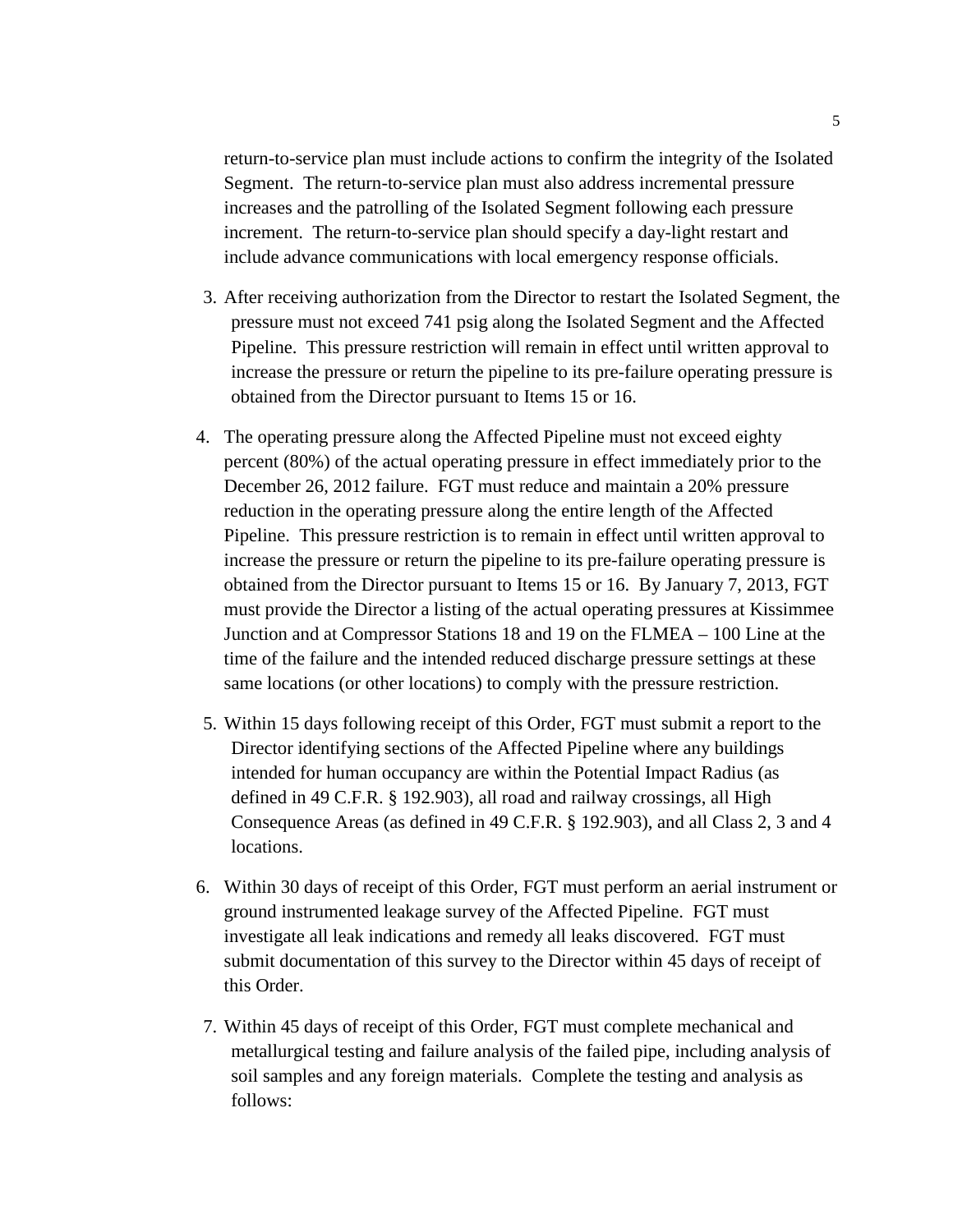- A. Document the chain-of-custody when handling and transporting the failed pipe section(s) and other evidence from the failure site;
- B. Utilize the mechanical and metallurgical testing protocols, including the testing laboratory approved by the Director;
- C. Prior to commencing the mechanical and metallurgical testing, provide the Director with the scheduled date, time, and location of the testing to allow a PHMSA representative to witness the testing; and
- D. Ensure that the testing laboratory distributes all resulting reports in their entirety (including all media) whether draft or final, to the Director at the same time as they are made available to FGT.
- 8. Within 90 days following receipt of this Order, FGT must complete a failure root cause analysis (RCA) for the December 26, 2012, incident that is supplemented by an independent third-party acceptable to the Director. Elements of the RCA must include but are not limited to: a scoping document of the RCA; procedures associated with RCA; the methods used for the analysis and updates on each method as it progresses; and, a study and analysis of factors that may have contributed to the failure. The RCA must document all contributory factors and the decision-making process. Submit a final report of the RCA results to the Director including any lessons learned and whether the findings are applicable to other locations and pipelines within the FGT system.
- 9. Within 90 days of receipt of this Order, FGT must submit to the Director for approval an Integrity Verification and Remediation Plan (IVRP) to investigate, evaluate, and remediate the FLMEA – 100 Line pipeline. Once the IVRP is approved and implemented, FGT must modify the IVRP as necessary to incorporate the results of actions undertaken pursuant to this Order and whenever necessary to incorporate new information obtained during the failure investigation and remedial activities or such modifications may be required by the Director. Submit any such plan modifications to the Director for prior approval. The Director may approve plan modifications incrementally. Any and all changes to the IVRP will be explained and documented in the CAO Documentation Report (CDR) described in Item 11 below. The IVRP will include, at a minimum, the following actions:
	- A. Identify pipe in the Affected Pipeline with characteristics similar to the contributing factors identified for the December 26, 2012, failure;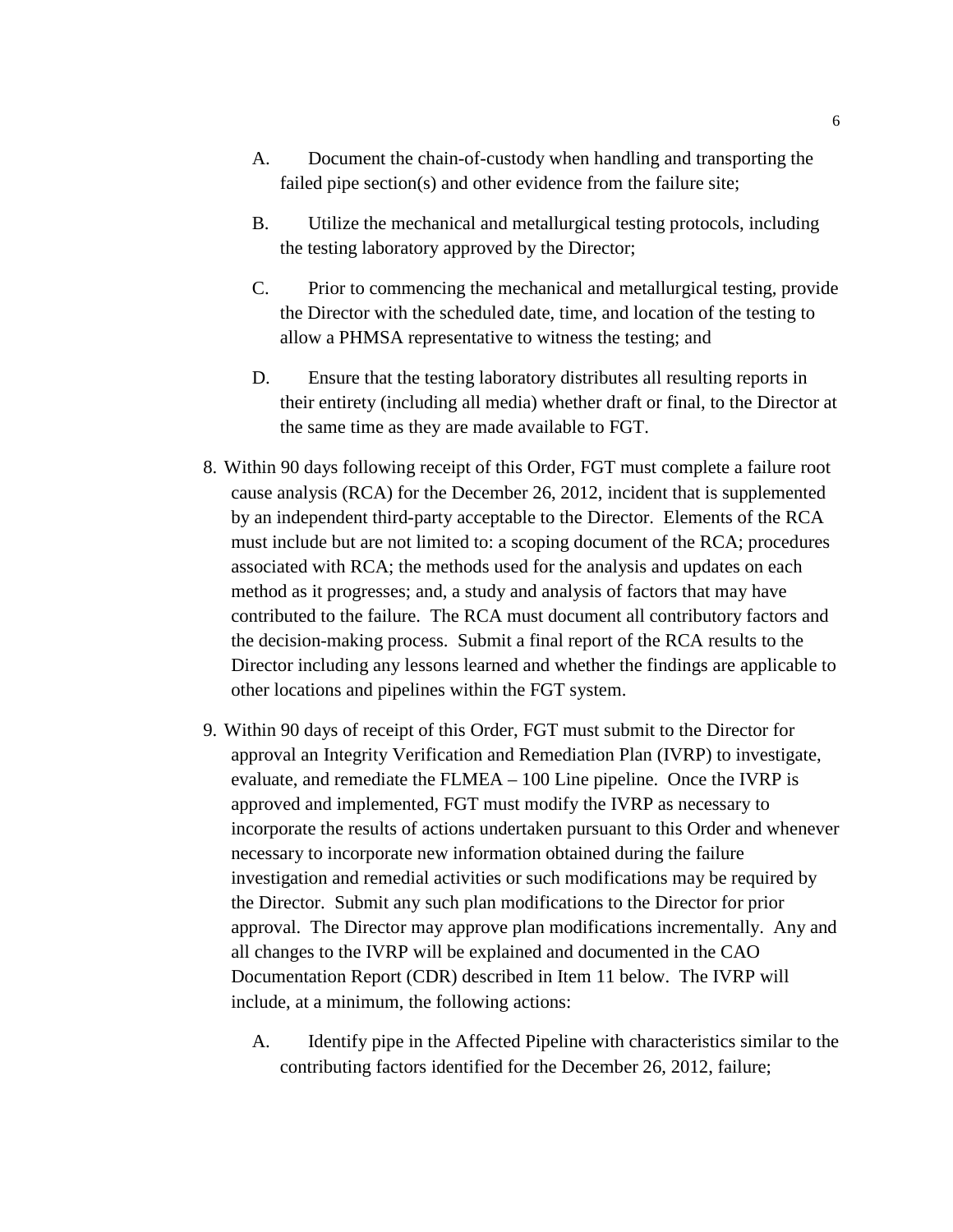- B. Perform an evaluation of the Affected Pipeline based on the findings of the mechanical and metallurgical study performed as required by Item 7 and of the RCA required by Item 8. [Note: While the IVRP and RCA are both due in 90 days, it is anticipated that the IVRP will be modified, if required, by the results of the RCA if unknown at the time the IVRP is initially submitted.]
- C. Determine if conditions similar to those contributing to the failure are likely to exist elsewhere on the Affected Pipeline;
- D. Develop and implement an integrity testing plan, which must address all factors known or suspected in the failure and consider all available information including, but not limited to, comparison of previously conducted internal inspection tool results, cathodic protection testing, or other integrity verification information. The plan may include but is not limited to:
	- i. internal inspection tool surveys;
	- ii. pressure testing; and
	- iii. coating surveys.
- E. The plan must include remedial actions and the criteria FGT will use to determine excavation and repair of anomalies and imperfections. Should the cause be found to be corrosion, the following criteria must be used for corrosion anomalies:

i. Immediate response or repair: Any anomaly within a pipeline operating up to 72% SMYS that meets either: (1) a Failure Pressure Ratio (FPR) equal to or less than 1.1; or (2) an anomaly depth equal to or greater than 80% wall thickness loss.

- ii. One-year response or repair: Any anomaly that meets either: (1) an FPR less than design factor – for Class 1 location- FPR equal to or less than 1.39; for Class 2 location – FPR equal to or less than 1.67; and for Class 3 location – FPR equal to or less than 2.0; or (2) an anomaly depth equal to or greater than 60% wall thickness loss.
- iii. Any anomaly for Class location changes from original Class 1 to 2 location or original Class 2 to 3 location in accordance with §§ 192.5 and 192.611 that meets either: (1) an anomaly FPR equal to or less than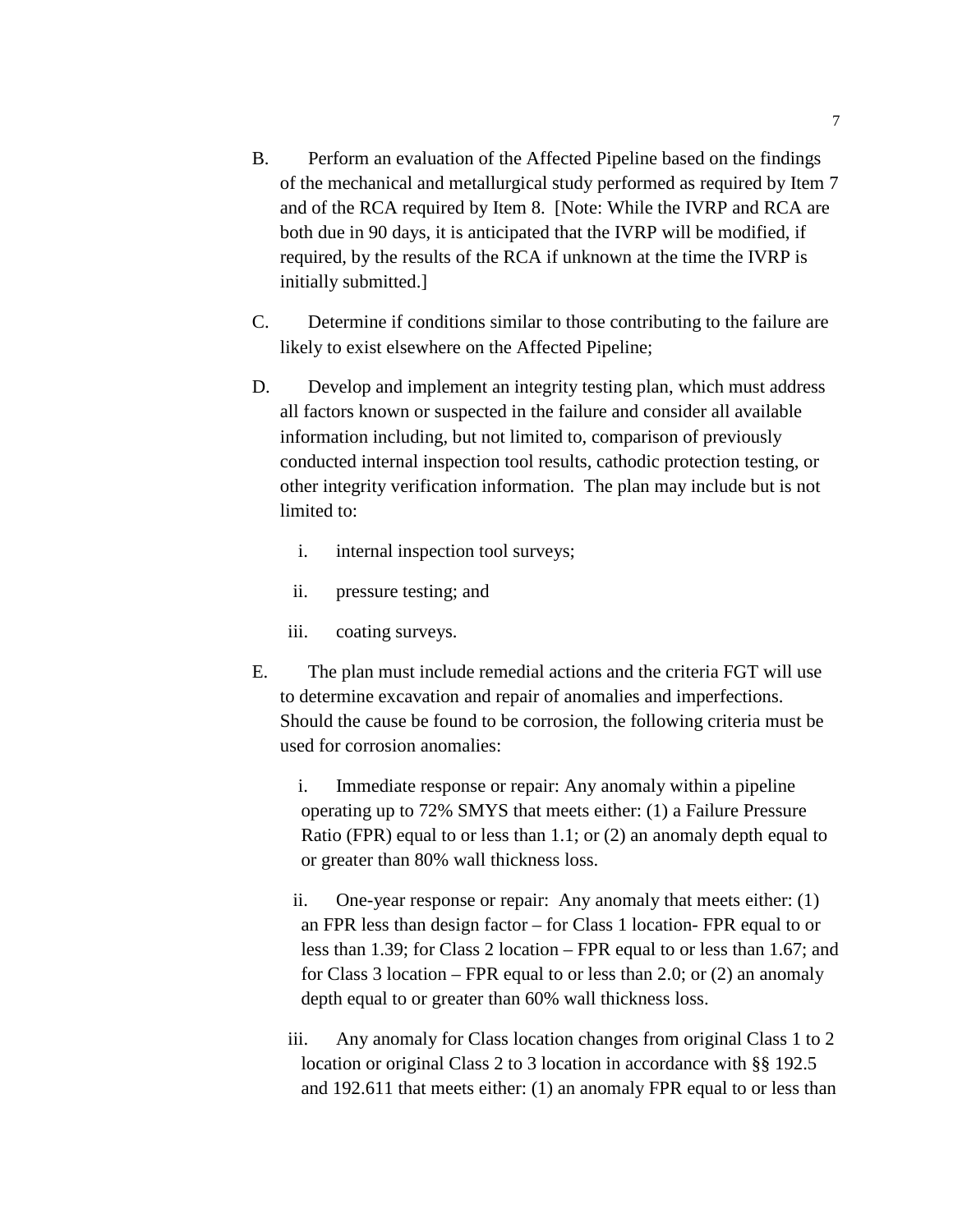the FPR of the original Class location ; or (2) an anomaly depth equal to or greater than 50% wall thickness loss.

iv. Monitored response: Any anomaly that meets both: (1) an FPR less than design factor – for Class 1 location – FPR greater than 1.39; Class 2 location – FPR greater than 1.67; and for Class 3 location – FPR greater than 2.0; and (2) an anomaly depth less than 60% wall thickness loss.

v. Any anomaly repairs for Class location changes from original Class 1 to 2 location or original Class 2 to 3 location in accordance with §§ 192.5 and 192.611 that meets both: (1) an anomaly FPR greater than the FPR of the original Class location; and (2) an anomaly depth less than 50% wall thickness loss.

- F. The type of internal inspection tools or other testing used must be technologically appropriate for assessing the system based on the cause of failure that occurred on December 26, 2012. FGT may use previous testing results if approved by the Director, provided the results of the testing are analyzed with regard to the factors known or suspected to have caused the December 26, 2012 failure.
- G. Provide to the Director a detailed description of the inspection and repair criteria to be used in the field evaluation of the anomalies that are excavated - to include a description of how any defects are to be graded (if appropriate) and a schedule for repairs or replacement;
- H. Remediation of the pipe in the Affected Pipeline identified as having the potential to fail as soon as conditions permit. Focus on areas where there is a potential threat to life, property or the environment;
- I. Provide a proposed schedule for completion of the actions required by paragraphs (A) through (H) of this Item.
- 10. Once approved by the Director, the IVRP will be incorporated into this Order, and FGT will implement the IVRP.
- 11. FGT must create and revise, as necessary, a CAO Documentation Report (CDR). When FGT has concluded all the items in this Order it will submit the final CDR in its entirety to the Director. This will allow the Director to complete a thorough review of all actions taken by FGT with regards to this Order prior to approving the closure of this Order. The CDR will capture summations of all activities and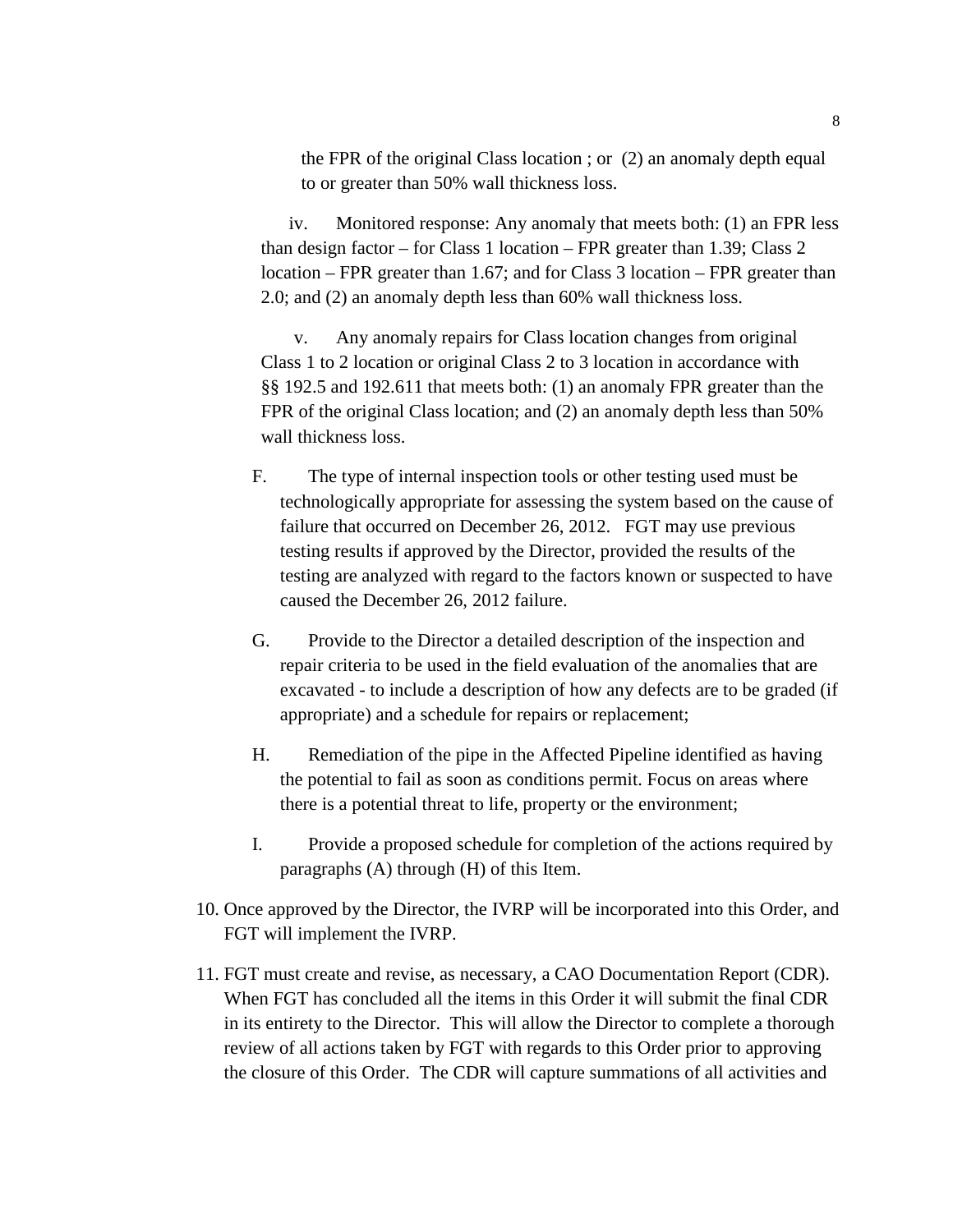the documentation associated with this Order in one document. It must include but not be limited to:

- A. Table of Contents;
- B. Summary of the pipeline failure of December 26, 2012, and the response activities;
- C. Summary of pipe data/properties and all prior assessments of the Affected Pipeline;
- D. Summary of the testing and analysis required by Item 7 above;
- E. Summary of the RCA with all root causes as required by Item 8 above;
- F. Documentation of all actions taken by FGT to implement the IVRP as required by Item 9 above along with the results of those actions. Include the investigation and remediation criteria employed by FGT while implementing the IVRP;
- G. Documentation of any modifications to the IVRP as necessary to incorporate the results of actions undertaken pursuant to this Order and whenever necessary to incorporate new information obtained during the failure investigation and remedial activities;
- H. Lessons learned while completing this Order;
- I. A path forward describing specific actions FGT will take on its entire pipeline system as a result of the lessons learned from work on this Order, and
- J. Appendices (if required).
- 12. Submit quarterly reports to the Director that: (1) include all available data and results of the testing and evaluations required by this Order, and (2) describe the progress of the repairs or other remedial actions being undertaken. The first quarterly report for the period from December 26, 2012, through March 31, 2013, must be submitted by April 30, 2013. Each subsequent quarterly report must be submitted by the last day of the month following the last month of the quarter; e.g. July 31, 2013, for the second quarter of 2013, and October 31, 2013, for the third quarter of 2013.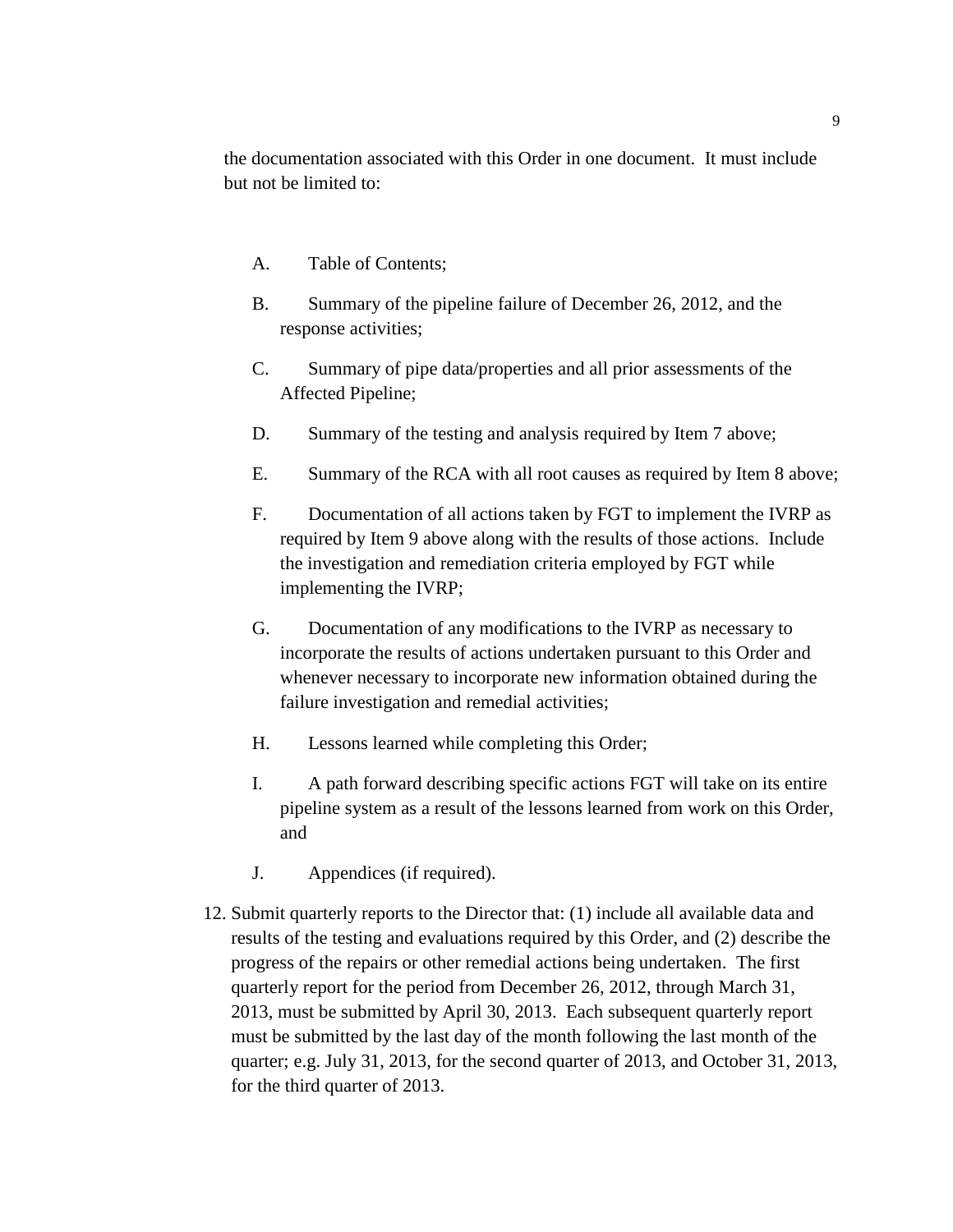- 13. It is requested but not required that FGT maintain documentation of the costs associated with implementation of this Order. Include in each quarterly report submitted, the to-date total costs associated with: (1) preparation and revision of procedures, studies and analyses; (2) physical changes to pipeline infrastructure, including repairs, replacements and other modifications; and (3) environmental remediation, if applicable.
- 14. With respect to each submission that under this Order requires the approval of the Director, the Director may: (a) approve, in whole or part, the submission; (b) approve the submission on specified conditions; (c) modify the submission to cure any deficiencies; (d) disapprove in whole or in part, the submission, directing that FGT modify the submission, or (e) any combination of the above. In the event of approval, approval upon conditions, or modification by the Director, FGT must proceed to take all action required by the submission as approved or modified by the Director. If the Director disapproves all or any portion of the submission, FGT must correct all deficiencies within the time specified by the Director, and resubmit it for approval.
- 15. The Director may allow the permanent removal of the pressure restriction set forth in Item 4 upon a written request from FGT demonstrating that the hazard has been abated and that restoring the pipeline to its pre-failure operating pressure is justified based on a reliable engineering analysis showing that the pressure increase is safe considering all known defects, anomalies and operating parameters of the pipeline.
- 16. The Director may allow the temporary removal or modification of the pressure restrictions set forth in Item 4 upon a written request from FGT demonstrating that temporary mitigative and preventive measures are implemented prior to and during the temporary removal or modification of the pressure restriction. The Director's determination will be based on the failure cause and provision of evidence that preventative mitigative actions taken by the operator provide for the safe operation of the pipeline segment during the temporary removal or modification of the pressure restriction. Appeals to determinations of the Regional Director in this regard will be decided by the Associate Administrator for Pipeline Safety.

The Director, Southern Region, may grant an extension of time for compliance with any of the terms of this Order upon a written request timely submitted demonstrating good cause for an extension.